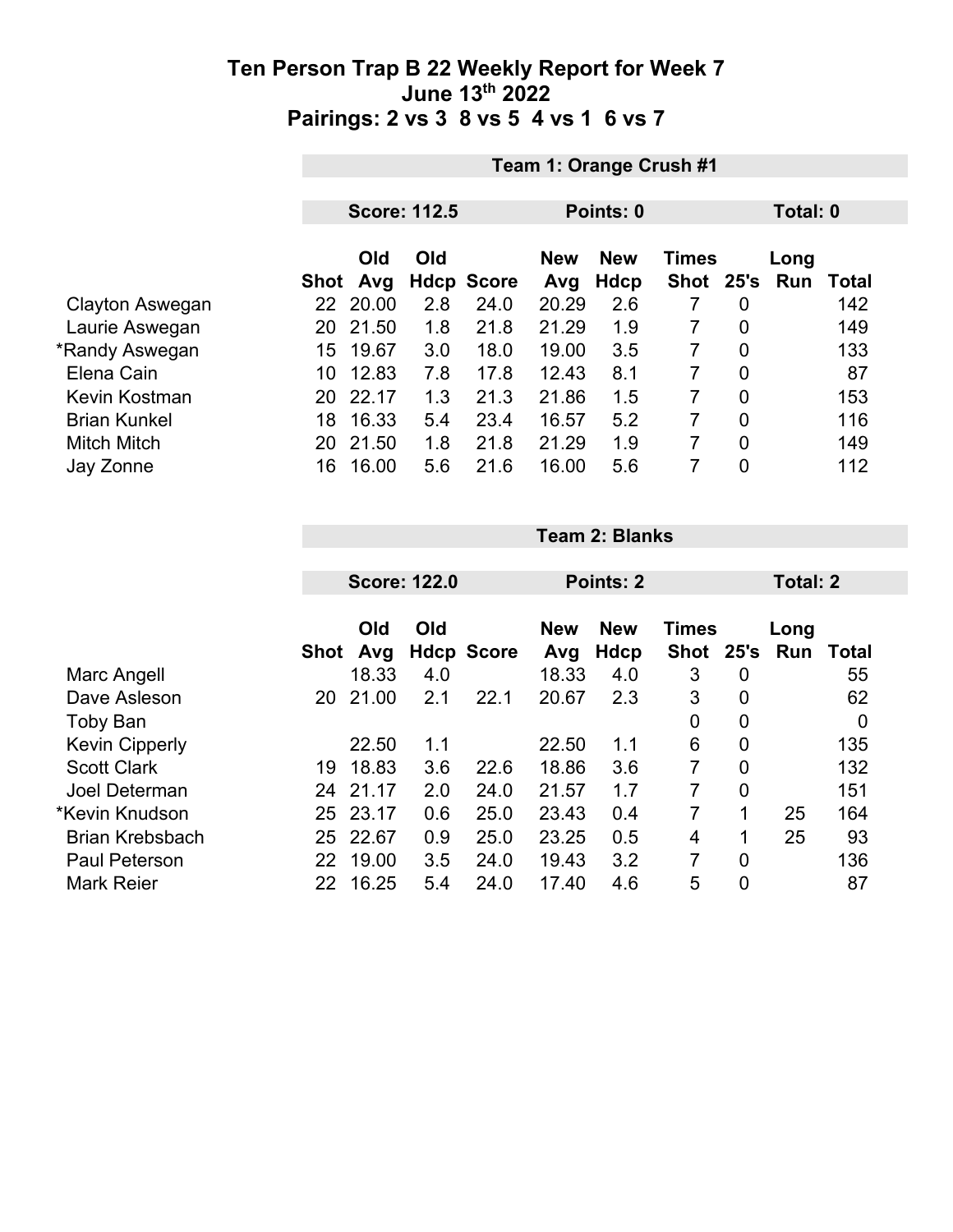|                          |      | <b>Team 3: Dead Petting Zoo</b> |                     |                   |                   |                           |                           |                |             |              |  |
|--------------------------|------|---------------------------------|---------------------|-------------------|-------------------|---------------------------|---------------------------|----------------|-------------|--------------|--|
|                          |      |                                 |                     |                   |                   |                           |                           |                |             |              |  |
|                          |      |                                 | <b>Score: 115.5</b> |                   | Points: 0         |                           |                           |                | Total: 0    |              |  |
|                          | Shot | Old<br>Avg                      | Old                 | <b>Hdcp Score</b> | <b>New</b><br>Avg | <b>New</b><br><b>Hdcp</b> | <b>Times</b><br>Shot 25's |                | Long<br>Run | <b>Total</b> |  |
| <b>Justin Blonde</b>     | 19   | 19.50                           | 3.2                 | 22.2              | 19.43             | 3.2                       | 7                         | $\overline{0}$ |             | 136          |  |
| <b>Brad Copeland</b>     | 24   | 18.00                           | 4.2                 | 24.0              | 18.86             | 3.6                       | 7                         | $\overline{0}$ |             | 132          |  |
| <b>Arlo Evans</b>        | 10   | 20.60                           | 2.4                 | 12.4              | 18.83             | 3.6                       | 6                         | $\mathbf 0$    |             | 113          |  |
| <b>Tim Phillips</b>      | 24   | 20.67                           | 2.3                 | 24.0              | 21.14             | 2.0                       | 7                         | 1              |             | 148          |  |
| <b>Cayman Salitros</b>   | 17   | 16.00                           | 5.6                 | 22.6              | 16.14             | 5.5                       | 7                         | $\overline{0}$ |             | 113          |  |
| Aj Schlee                | 17   | 17.00                           | 4.9                 | 21.9              | 17.00             | 4.9                       | 7                         | $\overline{0}$ |             | 119          |  |
| *Nick Schlee             | 20   | 20.33                           | 2.6                 | 22.6              | 20.29             | 2.6                       | 7                         | $\overline{0}$ |             | 142          |  |
| Dave Shwartz             | 9    | 15.50                           | 6.0                 | 15.0              | 14.57             | 6.6                       | 7                         | $\overline{0}$ |             | 102          |  |
| <b>Chris Solitros</b>    | 21   | 22.17                           | 1.3                 | 22.3              | 22.00             | 1.4                       | 7                         | $\overline{0}$ |             | 154          |  |
| <b>Randy Windsperger</b> | 18   | 20.50                           | 2.5                 | 20.5              | 20.14             | 2.7                       | 7                         | $\overline{0}$ |             | 141          |  |

|                        | <b>Score: 120.0</b> |          |     |                   | <b>Points: 2</b> |             |              | Total: 2       |      |       |
|------------------------|---------------------|----------|-----|-------------------|------------------|-------------|--------------|----------------|------|-------|
|                        |                     |          |     |                   |                  |             |              |                |      |       |
|                        |                     | Old      | Old |                   | <b>New</b>       | <b>New</b>  | <b>Times</b> |                | Long |       |
|                        | <b>Shot</b>         | Avg      |     | <b>Hdcp Score</b> | Avg              | <b>Hdcp</b> | <b>Shot</b>  | 25's           | Run  | Total |
| <b>Bill Bill</b>       | 23                  | 21.17    | 2.0 | 24.0              | 21.43            | 1.8         |              | 0              |      | 150   |
| Ray Dalpiaz            | 23                  | 19.00    | 3.5 | 24.0              | 19.57            | 3.1         | 7            | 0              |      | 137   |
| Darrin Darrin          | 23                  | 22.33    | 1.2 | 24.0              | 22.43            | 1.1         | 7            | 0              |      | 157   |
| <b>Dominic Dominic</b> |                     | 22 22.17 | 1.3 | 23.3              | 22.14            | 1.3         | 7            |                |      | 155   |
| Randee Hom             | 18                  | 19.33    | 3.3 | 21.3              | 19.14            | 3.4         | 7            | $\mathbf 0$    |      | 134   |
| <b>Ryan Kuduk</b>      |                     | 22.67    | 0.9 |                   | 22.67            | 0.9         | 6            | $\overline{0}$ |      | 136   |
| Nicholas Parker        | 24                  | 23.17    | 0.6 | 24.0              | 23.29            | 0.5         | 7            | $\overline{2}$ |      | 163   |
| <b>Garrett Smith</b>   | 24                  | 20.60    | 2.4 | 24.0              | 21.17            | 2.0         | 6            | $\overline{0}$ |      | 127   |
| *Tim Smith             | 23                  | 22.67    | 0.9 | 23.9              | 22.71            | 0.9         | 7            | 1              |      | 159   |
| <b>Tracee Swanson</b>  | 21                  | 19.83    | 2.9 | 23.9              | 20.00            | 2.8         | 7            | 0              |      | 140   |

**Team 4: Tequila Gunrise**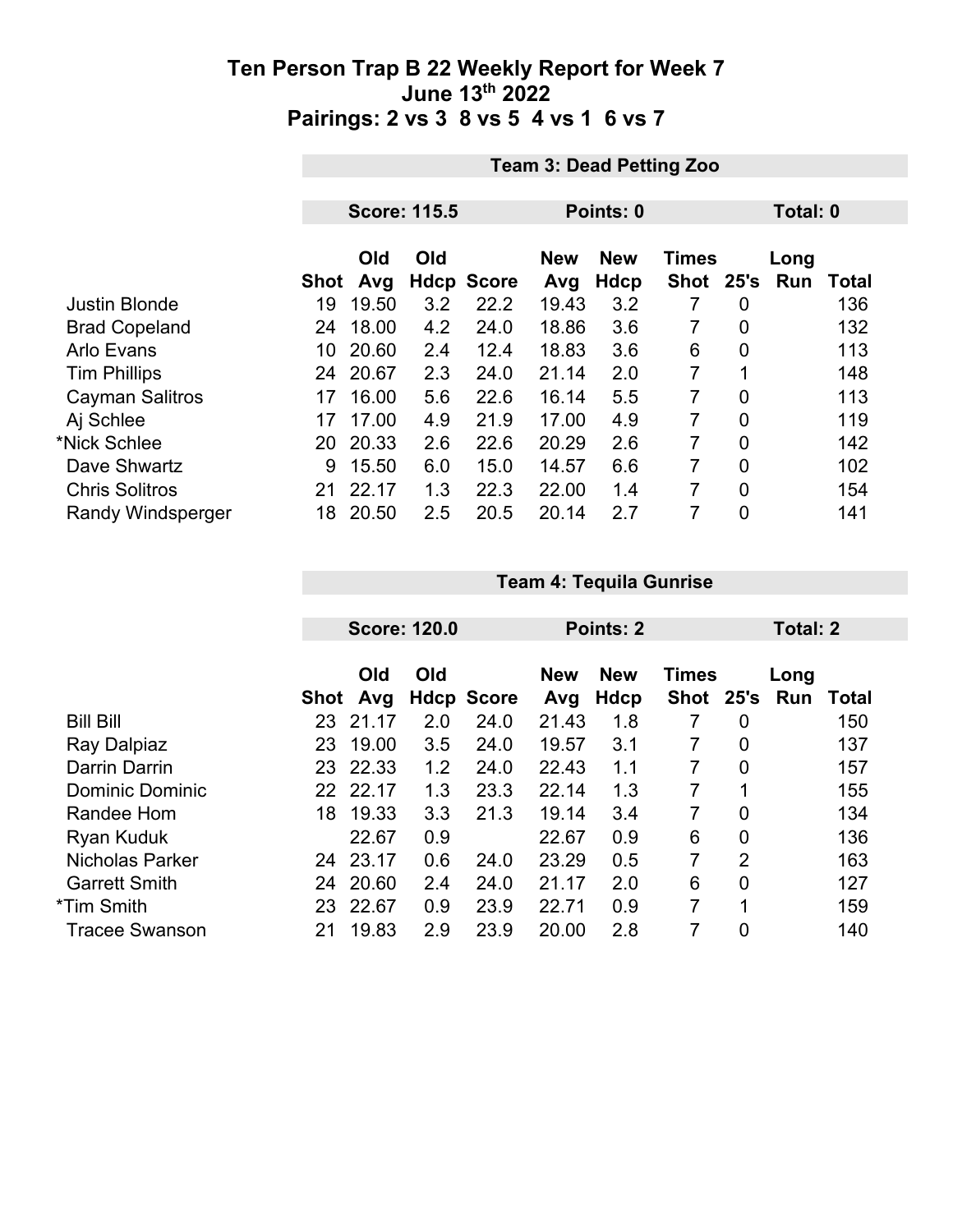|                         |                     | <b>Team 5: Mud Ducks</b> |     |                   |            |            |              |   |               |       |  |
|-------------------------|---------------------|--------------------------|-----|-------------------|------------|------------|--------------|---|---------------|-------|--|
|                         | <b>Score: 111.3</b> |                          |     |                   | Points: 0  |            |              |   | Total: 0      |       |  |
|                         |                     | <b>Old</b>               | Old |                   | <b>New</b> | <b>New</b> | <b>Times</b> |   | Long          |       |  |
|                         |                     | Shot Avg                 |     | <b>Hdcp Score</b> | Avg        | Hdcp       |              |   | Shot 25's Run | Total |  |
| *Mark Benson            |                     | 24 23.50                 | 0.4 | 24.0              | 23.57      | 0.3        |              | 2 |               | 165   |  |
| Stephanie Benson        | 15.                 | 21.00                    | 2.1 | 17.1              | 20.14      | 2.7        |              | 0 |               | 141   |  |
| <b>Darrell Hanson</b>   |                     | 24 22.00                 | 1.4 | 24.0              | 22.29      | 1.2        |              | 0 |               | 156   |  |
| Don Oswald              | 17                  | 21.67                    | 1.6 | 18.6              | 21.00      | 2.1        |              | 0 |               | 147   |  |
| <b>Raymond Schwartz</b> | 22.                 | 19.67                    | 3.0 | 24.0              | 20.00      | 2.8        |              | 0 |               | 140   |  |
| <b>Walt Stolarzyk</b>   | 18                  | 20.17                    | 2.7 | 20.7              | 19.86      | 2.9        |              |   |               | 139   |  |

|                      |      | <b>Team 6: Marsh Rats</b> |                     |                   |                                          |                  |                |                |      |       |  |
|----------------------|------|---------------------------|---------------------|-------------------|------------------------------------------|------------------|----------------|----------------|------|-------|--|
|                      |      |                           |                     |                   |                                          |                  |                |                |      |       |  |
|                      |      |                           | <b>Score: 119.9</b> |                   |                                          | <b>Points: 2</b> |                | Total: 2       |      |       |  |
|                      |      | Old<br>Old                |                     |                   | <b>New</b><br><b>New</b><br><b>Times</b> |                  |                |                | Long |       |  |
|                      | Shot | Avg                       |                     | <b>Hdcp Score</b> | Avg                                      | Hdcp             | Shot 25's      |                | Run  | Total |  |
| Adrian Adrian        | 18   | 19.60                     | 3.1                 | 21.1              | 19.33                                    | 3.3              | 6              | 0              |      | 116   |  |
| <b>Ashton Ashton</b> |      | 22 21.25                  | 1.9                 | 23.9              | 21.40                                    | 1.8              | 5              | 0              |      | 107   |  |
| <b>Clint Clint</b>   |      | 17.00                     | 4.9                 |                   | 17.00                                    | 4.9              | $\overline{2}$ | 0              |      | 34    |  |
| Dale Dale            | 22   | 18.33                     | 4.0                 | 24.0              | 18.86                                    | 3.6              | 7              | 0              |      | 132   |  |
| <b>Steve March</b>   | 20   | 20.25                     | 2.6                 | 22.6              | 20.20                                    | 2.7              | 5              | 0              |      | 101   |  |
| *Pete Marsh          | 24   | 21.50                     | 1.8                 | 24.0              | 22.00                                    | 1.4              | 5              | 0              |      | 110   |  |
| Mesach Mesach        | 19   | 15.75                     | 5.8                 | 24.0              | 16.40                                    | 5.3              | 5              | $\overline{0}$ |      | 82    |  |
| <b>Nick Nick</b>     | 19   | 24.00                     | 0.0                 | 19.0              | 23.29                                    | 0.5              | 7              | $\overline{2}$ |      | 163   |  |
| <b>Sherry Sherry</b> | 20   | 15.83                     | 5.7                 | 24.0              | 16.43                                    | 5.3              | 7              | 0              |      | 115   |  |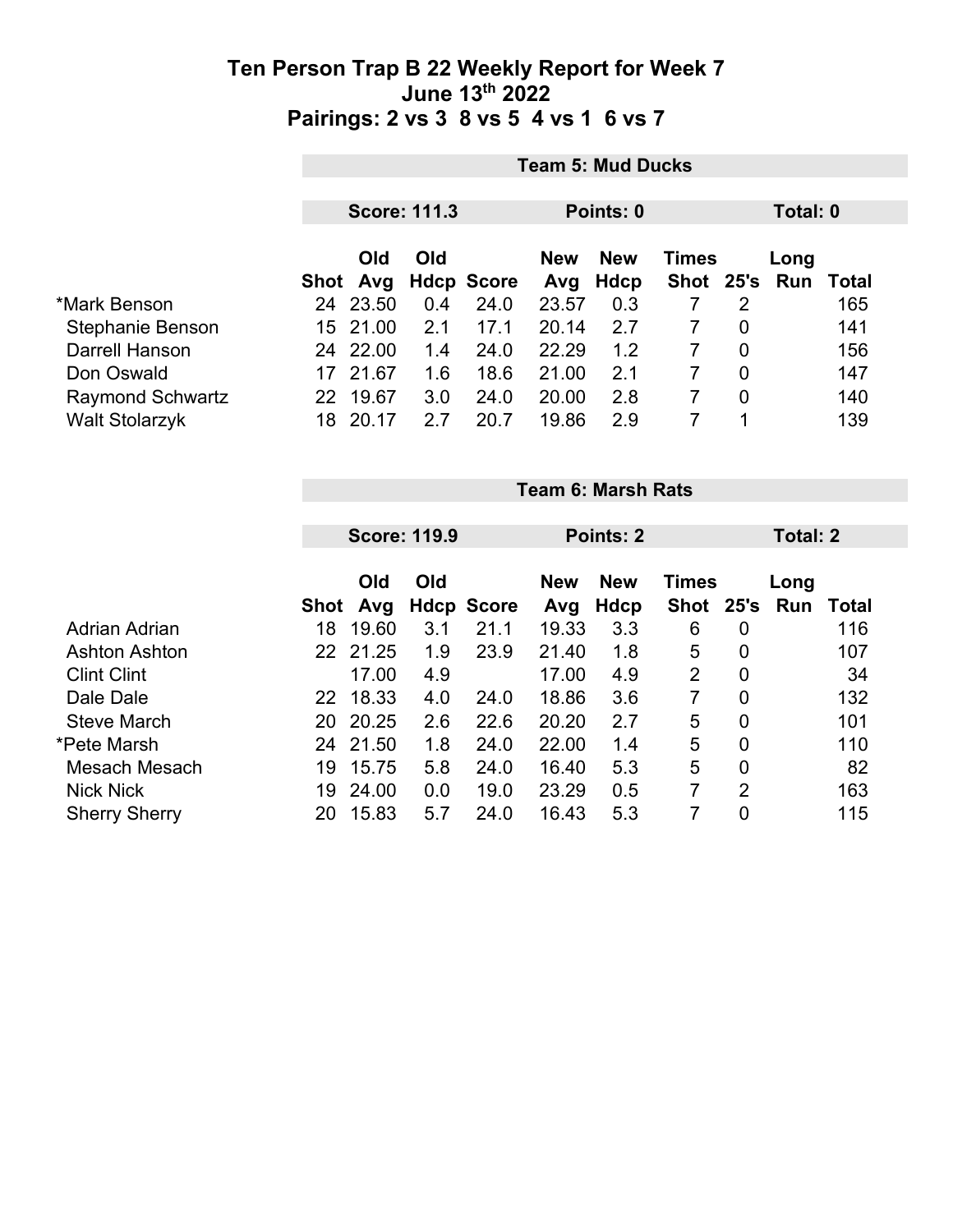|                      |             |                     |                           | <b>Team 7: TSI Plastics</b> |                    |                               |                        |                 |              |
|----------------------|-------------|---------------------|---------------------------|-----------------------------|--------------------|-------------------------------|------------------------|-----------------|--------------|
|                      |             |                     |                           |                             |                    |                               |                        |                 |              |
|                      |             | <b>Score: 116.3</b> |                           |                             | Points: 0          |                               |                        | Total: 0        |              |
|                      |             | Old<br><b>Old</b>   |                           | <b>New</b>                  | <b>New</b>         | <b>Times</b>                  |                        | Long<br>Run     | <b>Total</b> |
| <b>Justin Burk</b>   | Shot<br>16  | Avg<br>19.33<br>3.3 | <b>Hdcp Score</b><br>19.3 | Avg<br>18.86                | <b>Hdcp</b><br>3.6 | <b>Shot</b><br>$\overline{7}$ | 25's<br>$\overline{0}$ |                 | 132          |
| <b>Nick Gervais</b>  | 18          | 19.67<br>3.0        | 21.0                      | 19.25                       | 3.3                | 4                             | $\mathbf 0$            |                 | 77           |
| Franco Klaseman      | 21          | 21.00<br>2.1        | 23.1                      | 21.00                       | 2.1                | $\overline{7}$                | $\mathbf 0$            |                 | 147          |
| <b>Gary McCready</b> | 19          | 19.00<br>3.5        | 22.5                      | 19.00                       | 3.5                | $\overline{7}$                | $\overline{0}$         |                 | 133          |
| *Pat McCready        | 21          | 17.33<br>4.7        | 24.0                      | 17.86                       | 4.3                | $\overline{7}$                | $\mathbf 0$            |                 | 125          |
| <b>Ryan McCready</b> | 25 24.50    | 0.0                 | 25.0                      | 24.57                       | 0.0                | $\overline{7}$                | 5                      | 75              | 172          |
| <b>Ted Ted</b>       | 15          | 14.50<br>6.7        | 21.7                      | 14.67                       | 6.5                | 3                             | $\overline{0}$         |                 | 44           |
|                      |             |                     |                           |                             |                    |                               |                        |                 |              |
|                      |             |                     |                           | Team 8: League average      |                    |                               |                        |                 |              |
|                      |             |                     |                           |                             |                    |                               |                        |                 |              |
|                      |             | <b>Score: 116.8</b> |                           |                             | Points: 2          |                               |                        | <b>Total: 2</b> |              |
|                      |             |                     |                           |                             |                    |                               |                        |                 |              |
|                      |             | Old<br>Old          |                           | <b>New</b>                  | <b>New</b>         | <b>Times</b>                  |                        | Long            |              |
|                      | <b>Shot</b> | Avg                 | <b>Hdcp Score</b>         | Avg                         | Hdcp               | Shot                          | 25's                   | Run             | <b>Total</b> |
|                      |             |                     |                           |                             |                    | $\mathbf 0$                   | $\mathbf 0$            |                 | 0            |
|                      |             |                     |                           |                             |                    |                               |                        |                 |              |

| Super Shooters: Kevin Knudson |                        | -25 |
|-------------------------------|------------------------|-----|
|                               | <b>Brian Krebsbach</b> | 25  |
|                               | <b>Ryan McCready</b>   | 75  |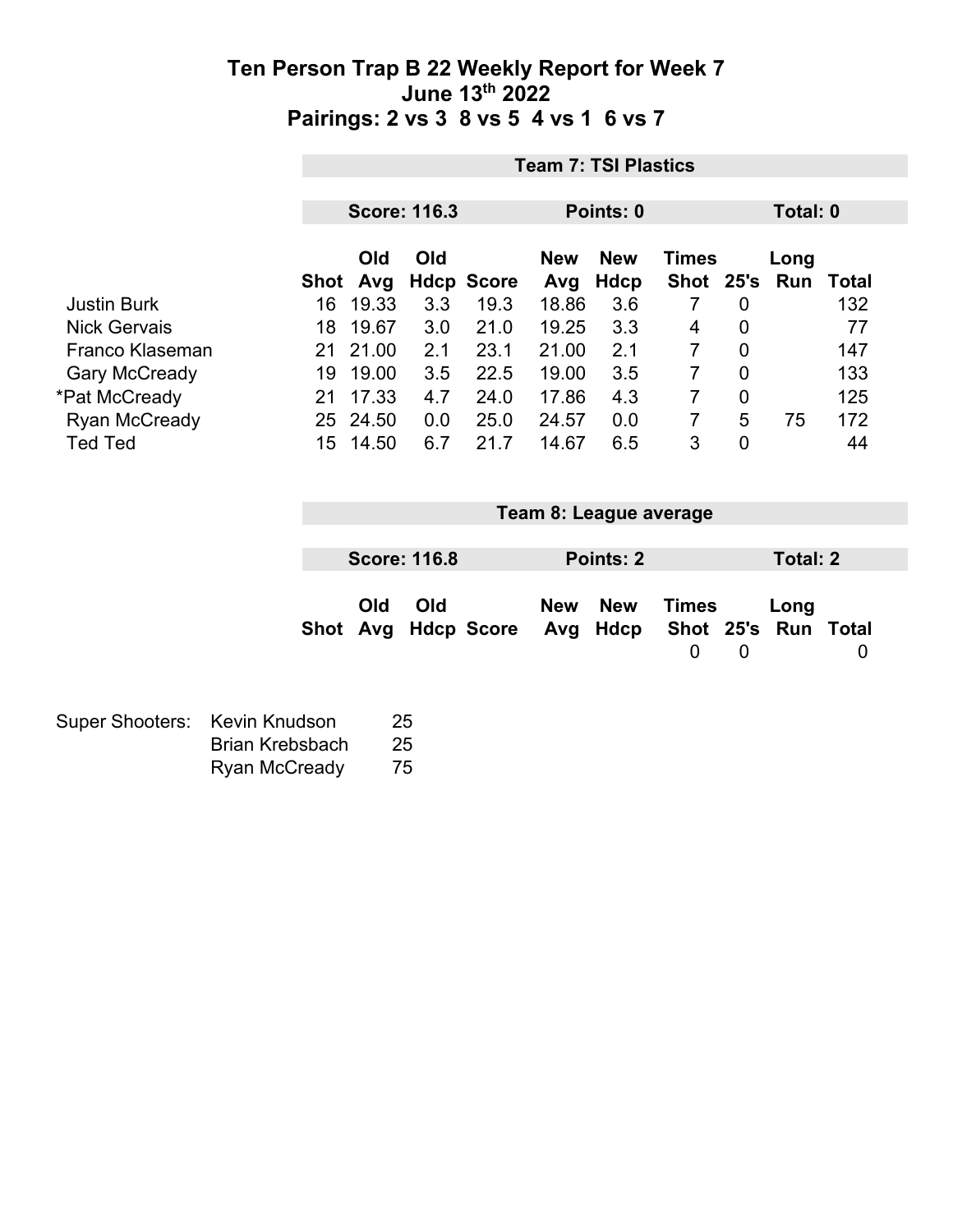# **Ten Person Trap B 22 Team Standings through week 7**

| Team 8 | League average          | 2.0 |
|--------|-------------------------|-----|
| Team 6 | <b>Marsh Rats</b>       | 2.0 |
| Team 4 | <b>Tequila Gunrise</b>  | 2.0 |
| Team 2 | <b>Blanks</b>           | 2.0 |
| Team 7 | <b>TSI Plastics</b>     | 0.0 |
| Team 5 | <b>Mud Ducks</b>        | 0.0 |
| Team 3 | <b>Dead Petting Zoo</b> | 0.0 |
| Team 1 | <b>Orange Crush #1</b>  | 0.0 |
|        |                         |     |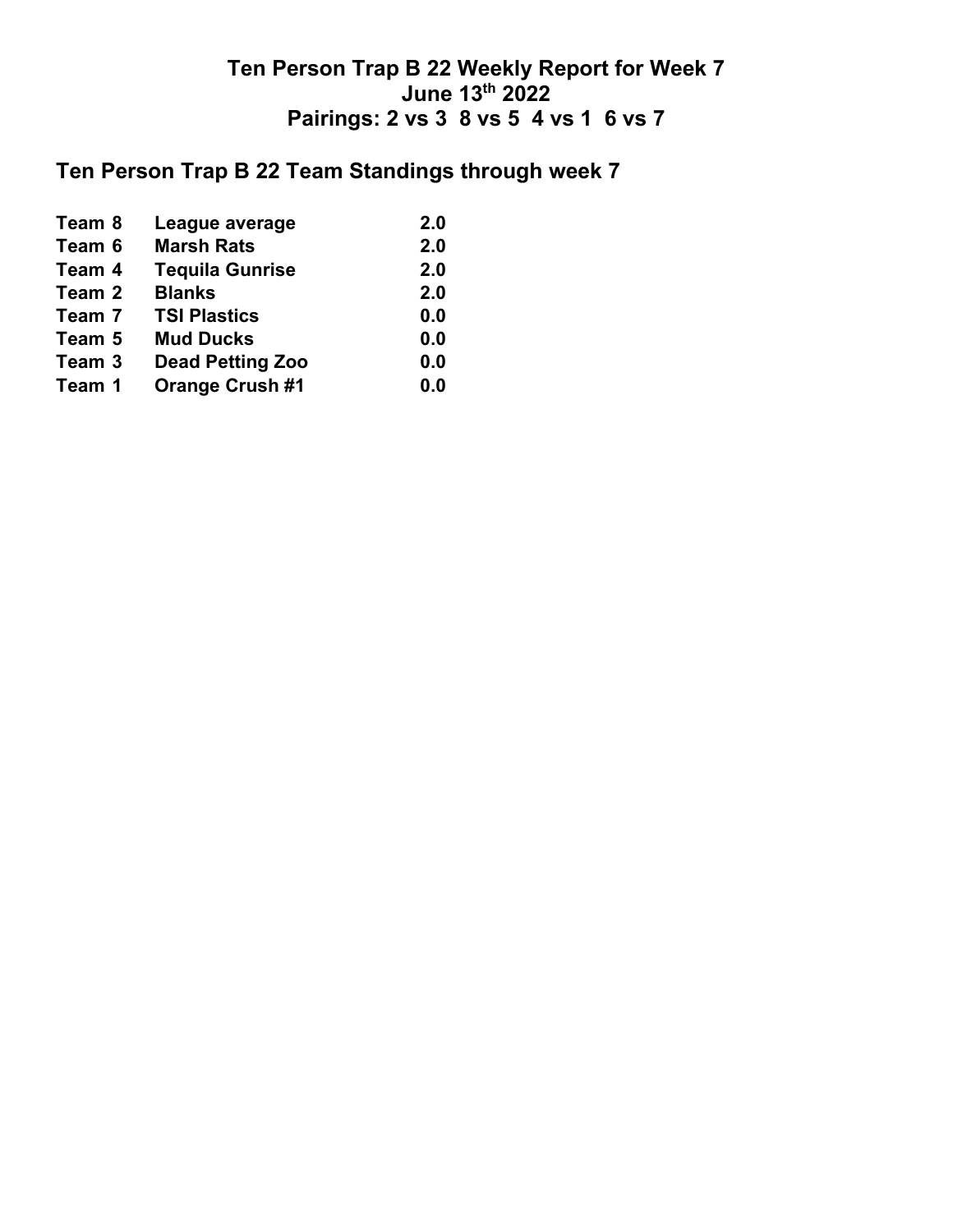# **Ten Person Trap B 22 Total Target Leaders Through Week 7**

| Shooter                  | Total | Avg   | Rounds Straights Team |                |                        |
|--------------------------|-------|-------|-----------------------|----------------|------------------------|
| <b>Ryan McCready</b>     | 172   | 24.57 | 7                     | 5              | <b>TSI Plastics</b>    |
| <b>Mark Benson</b>       | 165   | 23.57 | $\overline{7}$        | $\overline{2}$ | <b>Mud Ducks</b>       |
| <b>Kevin Knudson</b>     | 164   | 23.43 | $\overline{7}$        | 1              | <b>Blanks</b>          |
| Nicholas Parker          | 163   | 23.29 | 7                     | $\overline{2}$ | <b>Tequila Gunrise</b> |
| <b>Nick Nick</b>         | 163   | 23.29 | $\overline{7}$        | $\overline{2}$ | <b>Marsh Rats</b>      |
| <b>Tim Smith</b>         | 159   | 22.71 | $\overline{7}$        | 1              | <b>Tequila Gunrise</b> |
| <b>Darrin Darrin</b>     | 157   | 22.43 | $\overline{7}$        | 0              | <b>Tequila Gunrise</b> |
| <b>Darrell Hanson</b>    | 156   | 22.29 | $\overline{7}$        | 0              | <b>Mud Ducks</b>       |
| <b>Dominic Dominic</b>   | 155   | 22.14 | $\overline{7}$        | 1              | Tequila Gunrise        |
| <b>Chris Solitros</b>    | 154   | 22.00 | $\overline{7}$        | 0              | Dead Petting Zoo       |
| <b>Kevin Kostman</b>     | 153   | 21.86 | $\overline{7}$        | 0              | Orange Crush #1        |
| <b>Joel Determan</b>     | 151   | 21.57 | 7                     | 0              | <b>Blanks</b>          |
| <b>Bill Bill</b>         | 150   | 21.43 | $\overline{7}$        | 0              | <b>Tequila Gunrise</b> |
| Mitch Mitch              | 149   | 21.29 | $\overline{7}$        | 0              | Orange Crush #1        |
| Laurie Aswegan           | 149   | 21.29 | $\overline{7}$        | 0              | Orange Crush #1        |
| <b>Tim Phillips</b>      | 148   | 21.14 | 7                     | 1              | Dead Petting Zoo       |
| Don Oswald               | 147   | 21.00 | $\overline{7}$        | 0              | <b>Mud Ducks</b>       |
| Franco Klaseman          | 147   | 21.00 | 7                     | 0              | <b>TSI Plastics</b>    |
| <b>Nick Schlee</b>       | 142   | 20.29 | $\overline{7}$        | 0              | Dead Petting Zoo       |
| Clayton Aswegan          | 142   | 20.29 | 7                     | 0              | Orange Crush #1        |
| <b>Randy Windsperger</b> | 141   | 20.14 | $\overline{7}$        | 0              | Dead Petting Zoo       |
| Stephanie Benson         | 141   | 20.14 | $\overline{7}$        | $\mathbf 0$    | <b>Mud Ducks</b>       |
| <b>Tracee Swanson</b>    | 140   | 20.00 | $\overline{7}$        | 0              | <b>Tequila Gunrise</b> |
| <b>Raymond Schwartz</b>  | 140   | 20.00 | $\overline{7}$        | $\mathbf 0$    | <b>Mud Ducks</b>       |
| <b>Walt Stolarzyk</b>    | 139   | 19.86 | $\overline{7}$        | 1              | <b>Mud Ducks</b>       |
| Ray Dalpiaz              | 137   | 19.57 | $\overline{7}$        | 0              | <b>Tequila Gunrise</b> |
| <b>Paul Peterson</b>     | 136   | 19.43 | $\overline{7}$        | 0              | <b>Blanks</b>          |
| <b>Ryan Kuduk</b>        | 136   | 22.67 | 6                     | $\overline{0}$ | <b>Tequila Gunrise</b> |
| <b>Justin Blonde</b>     | 136   | 19.43 | 7                     | 0              | Dead Petting Zoo       |
| <b>Kevin Cipperly</b>    | 135   | 22.50 | 6                     | 0              | <b>Blanks</b>          |
| Randee Hom               | 134   | 19.14 | $\overline{7}$        | 0              | <b>Tequila Gunrise</b> |
| Randy Aswegan            | 133   | 19.00 | 7                     | 0              | Orange Crush #1        |
| <b>Gary McCready</b>     | 133   | 19.00 | 7                     | 0              | <b>TSI Plastics</b>    |
| Dale Dale                | 132   | 18.86 | 7                     | 0              | <b>Marsh Rats</b>      |
| <b>Scott Clark</b>       | 132   | 18.86 | $\overline{7}$        | 0              | <b>Blanks</b>          |
| <b>Justin Burk</b>       | 132   | 18.86 | 7                     | 0              | <b>TSI Plastics</b>    |
| <b>Brad Copeland</b>     | 132   | 18.86 | 7                     | 0              | Dead Petting Zoo       |
| <b>Garrett Smith</b>     | 127   | 21.17 | 6                     | 0              | <b>Tequila Gunrise</b> |